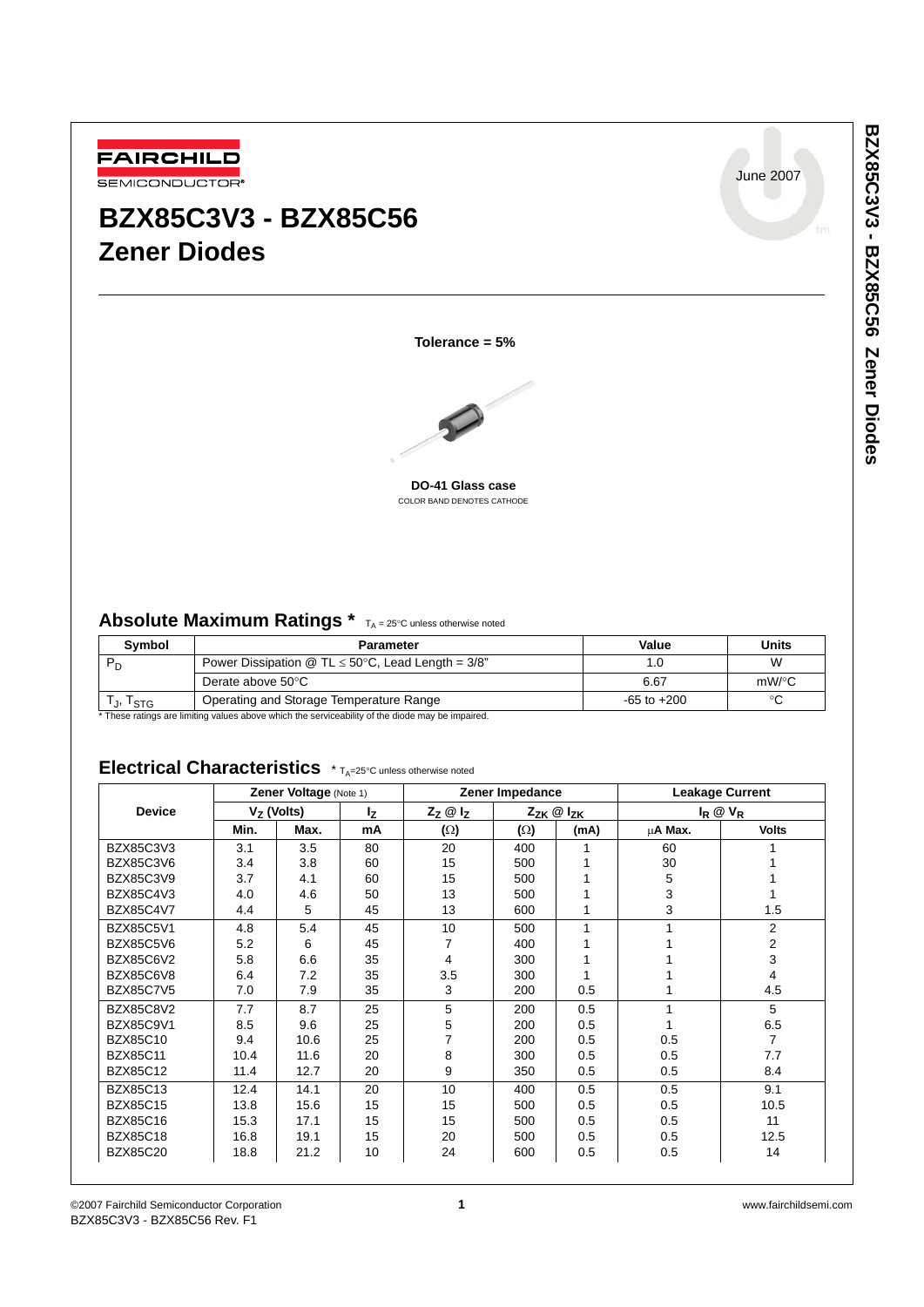| <b>Device</b>   | Zener Voltage (Note 1) |      |    | Zener Impedance      |                         |      | <b>Leakage Current</b> |              |
|-----------------|------------------------|------|----|----------------------|-------------------------|------|------------------------|--------------|
|                 | $V7$ (Volts)           |      | Ιz | $Z_7$ $\omega$ $I_7$ | $Z_{ZK} \otimes I_{ZK}$ |      | $I_R \otimes V_R$      |              |
|                 | Min.                   | Max. | mA | $(\Omega)$           | $(\Omega)$              | (mA) | μ <b>A Max.</b>        | <b>Volts</b> |
| <b>BZX85C22</b> | 20.8                   | 23.3 | 10 | 25                   | 600                     | 0.5  | 0.5                    | 15.5         |
| <b>BZX85C24</b> | 22.8                   | 25.6 | 10 | 25                   | 600                     | 0.5  | 0.5                    | 17           |
| <b>BZX85C27</b> | 25.1                   | 28.9 | 8  | 30                   | 750                     | 0.25 | 0.5                    | 19           |
| <b>BZX85C30</b> | 28                     | 32   | 8  | 30                   | 1000                    | 0.25 | 0.5                    | 21           |
| <b>BZX85C33</b> | 31                     | 35   | 8  | 35                   | 1000                    | 0.25 | 0.5                    | 23           |
| <b>BZX85C36</b> | 34                     | 38   | 8  | 40                   | 1000                    | 0.25 | 0.5                    | 25           |
| <b>BZX85C39</b> | 37                     | 41   | 6  | 45                   | 1000                    | 0.25 | 0.5                    | 27           |
| <b>BZX85C43</b> | 40                     | 46   | 6  | 50                   | 1000                    | 0.25 | 0.5                    | 30           |
| <b>BZX85C47</b> | 44                     | 50   | 4  | 90                   | 1500                    | 0.25 | 0.5                    | 33           |
| <b>BZX85C51</b> | 48                     | 54   | 4  | 115                  | 1500                    | 0.25 | 0.5                    | 36           |
| <b>BZX85C56</b> | 52                     | 60   | 4  | 120                  | 2000                    | 0.25 | 0.5                    | 39           |

**Notes:**

1.Zener Voltage (V<sub>Z</sub>)<br>The zener voltage is measured with the device junction in the thermal equilibrium at the lead temperature (T<sub>L</sub>) at 30°C ± 1°C and 3/8" lead length.

# **Top Mark Information**

| <b>Device</b>    | Line 1      | Line 2 | Line 3           | Line 4 | Line 5    |
|------------------|-------------|--------|------------------|--------|-----------|
| BZX85C3V3        | <b>LOGO</b> | 85C    | 3V3              |        | XY        |
| <b>BZX85C3V6</b> | <b>LOGO</b> | 85C    | 3V6              |        | XY        |
| BZX85C3V9        | <b>LOGO</b> | 85C    | 3V9              |        | XY        |
| BZX85C4V3        | <b>LOGO</b> | 85C    | 4V <sub>3</sub>  |        | <b>XY</b> |
| <b>BZX85C4V7</b> | <b>LOGO</b> | 85C    | 4V7              |        | <b>XY</b> |
| <b>BZX85C5V1</b> | <b>LOGO</b> | 85C    | 5V1              |        | XY        |
| <b>BZX85C5V6</b> | <b>LOGO</b> | 85C    | 5V6              |        | XY        |
| <b>BZX85C6V2</b> | <b>LOGO</b> | 85C    | 6V2              |        | XY        |
| <b>BZX85C6V8</b> | <b>LOGO</b> | 85C    | 6 <sup>V</sup> 8 |        | <b>XY</b> |
| <b>BZX85C7V5</b> | <b>LOGO</b> | 85C    | <b>7V5</b>       |        | <b>XY</b> |
| <b>BZX85C8V2</b> | <b>LOGO</b> | 85C    | 8V <sub>2</sub>  |        | XY        |
| <b>BZX85C9V1</b> | <b>LOGO</b> | 85C    | 9V1              |        | <b>XY</b> |
| <b>BZX85C10</b>  | <b>LOGO</b> | 85C    | 10               |        | XY        |
| <b>BZX85C11</b>  | <b>LOGO</b> | 85C    | 11               |        | XY        |
| <b>BZX85C12</b>  | <b>LOGO</b> | 85C    | 12               |        | <b>XY</b> |
| <b>BZX85C13</b>  | <b>LOGO</b> | 85C    | 13               |        | XY        |
| <b>BZX85C15</b>  | <b>LOGO</b> | 85C    | 15               |        | XY        |
| <b>BZX85C16</b>  | <b>LOGO</b> | 85C    | 16               |        | XY        |
| <b>BZX85C18</b>  | <b>LOGO</b> | 85C    | 18               |        | <b>XY</b> |
| <b>BZX85C20</b>  | <b>LOGO</b> | 85C    | 20               |        | XY        |
| <b>BZX85C22</b>  | <b>LOGO</b> | 85C    | 22               |        | <b>XY</b> |
| <b>BZX85C24</b>  | <b>LOGO</b> | 85C    | 24               |        | XY        |
| <b>BZX85C27</b>  | <b>LOGO</b> | 85C    | 27               |        | <b>XY</b> |
| <b>BZX85C30</b>  | <b>LOGO</b> | 85C    | 30               |        | XY        |
| <b>BZX85C33</b>  | <b>LOGO</b> | 85C    | 33               |        | <b>XY</b> |
| <b>BZX85C36</b>  | <b>LOGO</b> | 85C    | 36               |        | XY        |
| <b>BZX85C39</b>  | <b>LOGO</b> | 85C    | 39               |        | XY        |
| <b>BZX85C43</b>  | <b>LOGO</b> | 85C    | 43               |        | XY        |
| <b>BZX85C47</b>  | <b>LOGO</b> | 85C    | 47               |        | XY        |
| <b>BZX85C51</b>  | <b>LOGO</b> | 85C    | 51               |        | XY        |
| <b>BZX85C56</b>  | <b>LOGO</b> | 85C    | 56               |        | <b>XY</b> |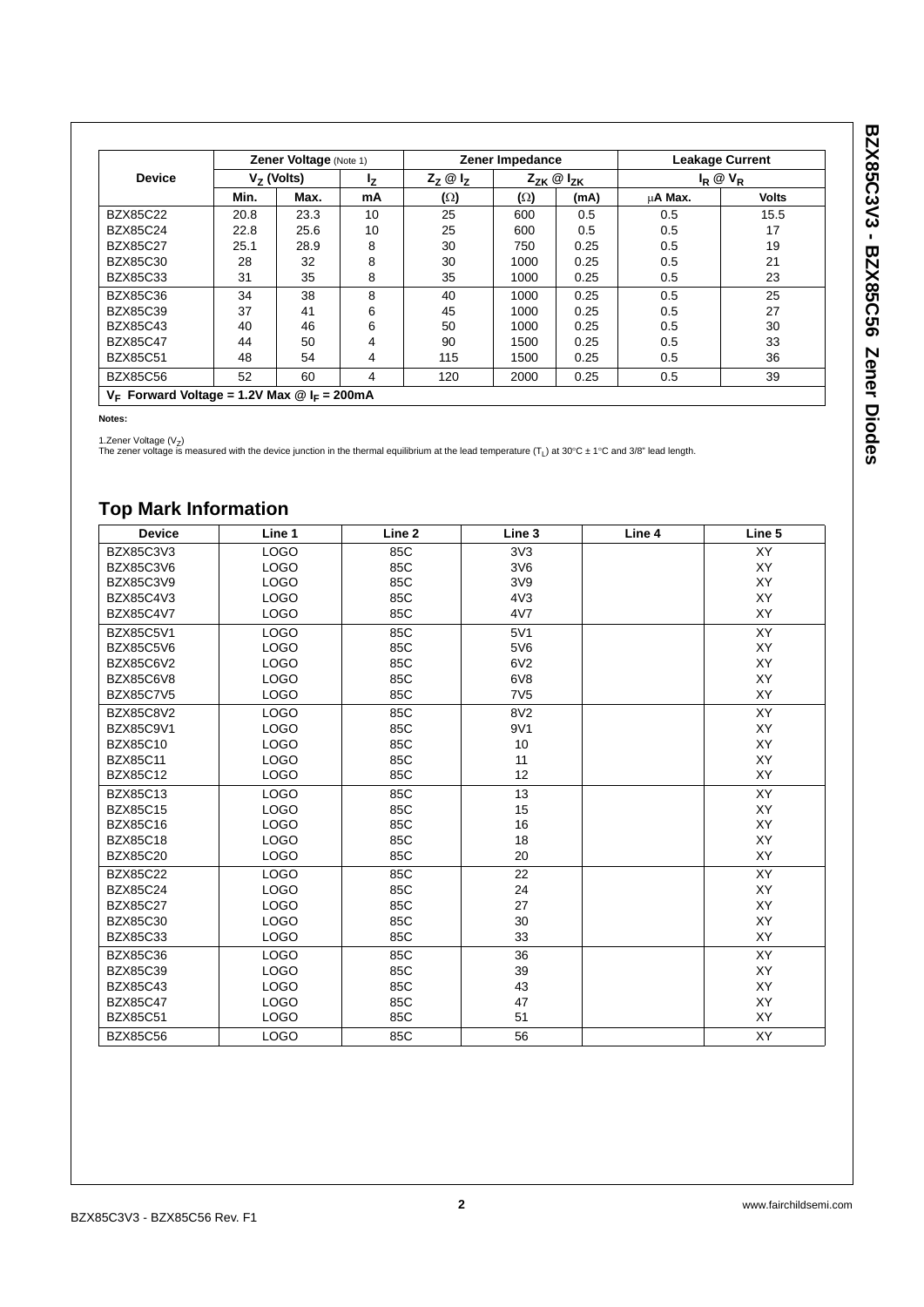## **Top Mark Information** (Continued)



1<sup>st</sup> line: F - Fairchild Logo

 $2<sup>nd</sup>$  line: Device Name -  $3<sup>rd</sup>$  to  $4<sup>th</sup>$  characters of device name for 1Nxx series or 4<sup>th</sup> to 6<sup>th</sup> characters for BZXyy series  $3<sup>rd</sup>$  line: Device Name -  $5<sup>th</sup>$  to  $6<sup>th</sup>$  characters of device name for 1Nxx series or Voltage rating for BZXyy series  $4<sup>th</sup>$  line: Device Name -  $7<sup>th</sup>$  to  $8<sup>th</sup>$  characters of device name for 1Nxx series or Large Die identification only for BZXyy series

5<sup>th</sup> line: Date Code - Two Digit - Six Weeks Date Code

### **General Requirements:**

1.0 Cathode Band

2.0 First Line: F - Fairchild Logo

3.0 Second Line: Device name - For 1Nxx series:  $3<sup>rd</sup>$  to  $4<sup>th</sup>$  characters of the device name. For BZxx series:  $4<sup>th</sup>$  to  $6<sup>th</sup>$  characters of the device name.

4.0 Third Line: Device name - For 1Nxx series:  $5<sup>th</sup>$  to  $6<sup>th</sup>$  characters of the device name. For BZXyy series: Voltage rating

5.0 Third Line: Device name - For 1Nxx series:  $7<sup>th</sup>$  to 8<sup>th</sup> characters of the device name. (the 8th character is the large die identification) For BZXyy series: Large Die Identification character

6.0 Fourth Line: Date Code - Two Digit - Six Weeks Date Code Where: X represents the last digit of the calendar year Y represents the Six weeks numeric code

7.0 Devices shall be marked as required in the device specification (PID or FSC Test Spec).

8.0 Maximum no. of marking lines: 5

9.0 Maximum no. of digits per line: 3

10.0 FSC logo must be 20 % taller than the alphanumeric marking and should occupy the 2 characters of the specified line.

11.0 Marking Font: Arial (Except FSC Logo)

12.0 First character of each marking line must be aligned vertically

13.0 All device markings must be based on Fairchild device specification.